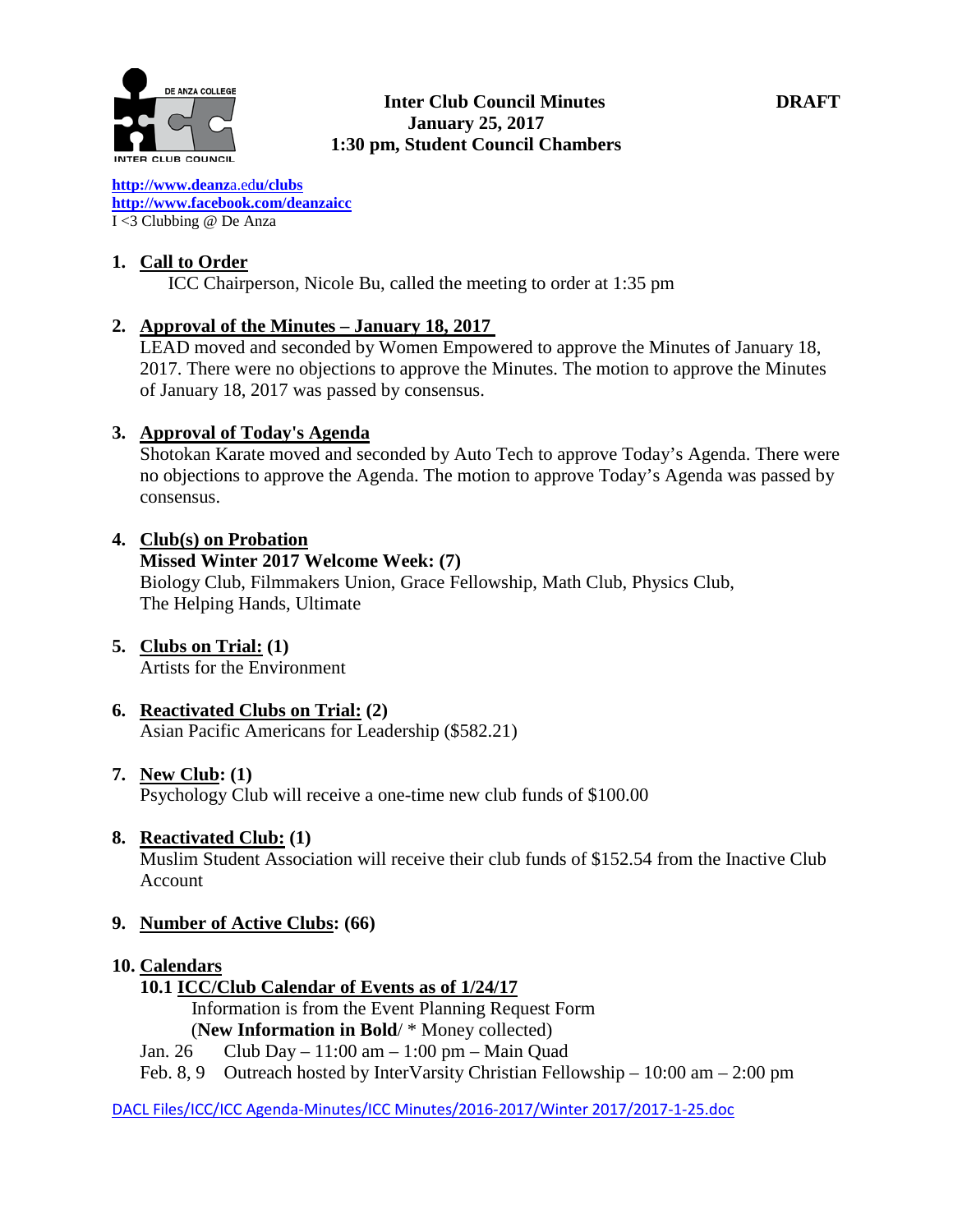- Feb 9 Worship Service hosted by InterVarsity Christian Fellowship– 5:00 pm 8:00 pm
- Feb 11 New Officer Election hosted by PISO 11:00 am 4:00 pm

## **10.2 DASB Calendar of Events as of 1/24/17**

Information is from the Event Planning Request Form (**New Information in Bold**/ \* Money collected)

#### **11. ICC/Club Account Balance Status as of 1/24/17 (New Information in Bold)**

| <b>Club/ICC Allocation Account</b>     | $(\#41 - 54730)$ | \$7,823.04  |
|----------------------------------------|------------------|-------------|
| <b>ICC Allocation-New Club Account</b> | $(#41-54720)$    | \$1,100.00  |
| <b>ICC Emergency Relief Account</b>    | $(#44-4289)$     | \$3,095.05  |
| <b>ICC Events Award Account</b>        | $(#41-54600)$    | \$8,850.00  |
| <b>ICC</b> Inactive Hold               | $(#44-4300)$     | \$16,409.63 |
| <b>ICC Scholarship Account</b>         | $(#44-4310)$     | \$9,246.35  |
| ICC.                                   | $(#44-4320)$     | \$2,461.63  |
|                                        |                  |             |

#### **12. Business**

## **12.1 ICC Concession Bid for Feb. 4**

Technology & Sustainability- Out club is initiating this quarter with more than 2 active projects that need to be funded. The concession money would help our club to fund these projects. The projects include automatic irrigation projects, carpool project, reducing printing by clubs at De Anza project, Real Food Calculator projects. Materials need to be bought for building the automatic irrigation system.

Auto Tech- To raise funds for various club activities and projects I.E. Car parts

Auto Tech's concession starts at 8:30AM and Technology & Sustainability's concession starts at 9:00AM

## **12.2 ICC/Club Budget Request**

LEAD moved and seconded by Auto Tech to approve NAMI-DA's request of \$150.00 from Club/ICC Allocation Account #41-54730 to NAMI-DA (#41-54720-4013) \$150.00 for Club Banner (Club Day). 4 Elements Hip Hop moved and seconded by Developers' Guild to end discussion. There were no objections to end discussion. The motion to approve NAMI-DA's request of \$150.00 from Club/ICC Allocation Account #41-54730 to NAMI-DA (#41-54720-4013) \$150.00 for Club Banner (Club Day) was passed by consensus.

#### **12.3 Club Day**

Tiffany Kam, ICC Chair of Programs reminded clubs to print out club flyers ahead before Club Day, blow up balloons 9:00am – 10:30am. Check in at ICC tent after setting up from 10:30 am – 11:15 am in Main Quad, Group Photo at 1:00pm and clean-up area and check out with ICC Officers in the blue t-shirts. Also there are still plenty of time slots for Club Performances. Clubs on Trial will need to share tables in front of Admin Bldg.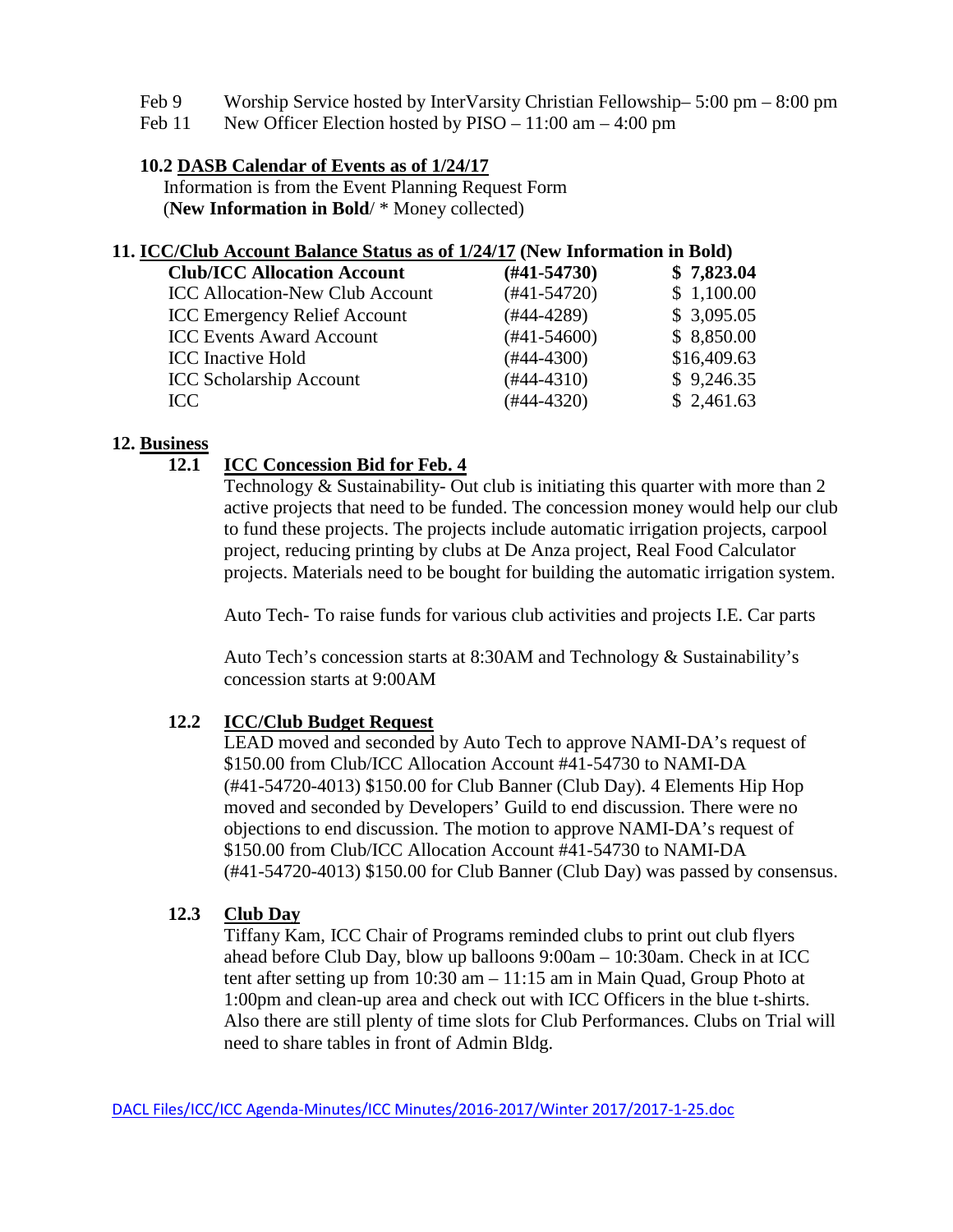## **12.4 ICC Elections 2017-2018**

ICC Officers described their job as a part of ICC. ICC Officers meet for the ICC Agenda Meeting and have 2 ICC Office hours per week for at least 6 hours per week plus extra time for ICC Special Events such as Club Karaoke, Club Day, Community Event per quarter, Fall Dance, Spring Carnival, High School Student Open House at De Anza in Spring Quarter.

-ICC Officer membership requires to be enrolled at De Anza College with minimum of 4, and maximum of 23 units quarter units. Also, must maintain a cumulative GPA of at least 2.5 during Spring, Fall, Winter and be a current DASB card holder.

ICC Chairperson – Nicole

I am in charge of attending and presiding over the ICC Meetings. ICC Chair of Finance – Uyen

This position is in charge of handling all the finances from the ICC such as, ICC Allocation budget requests, ICC Emergency Relief requests, and processing ICC requisitions.

ICC Chair of Programs – Tiffany

This person is in charge of organizing on-campus events. Club Day, Club Karaoke, Fall Dance, Breast Cancer Walk, Campus Clean Up and more setting up an outreach event each quarter, and making sure that volunteers that sign up for events show up on time. Also responsible for the De Anza Flea Market Concessions for clubs.

ICC Chair of Marketing

This position is in charge of designing flyers, posters and taking photos for ICC events. Events include Club Karaoke, Club Day, Fall Dance and Spring Carnival. Also for maintaining ICC Facebook page and quarterly ICC Slide show.

It is a great opportunity to learn, make friends and understand others to solve conflicts. Student leaders will learn time management skills, oral presentation skills.

You will be representing Inter Club Council of De Anza at DASB Meetings, or to other school organizations

Please pick up an ICC Election Packet, if interested. See the ICC officer of the position you are interested or see the ICC Advisor.

ICC Officer Candidates will give speech at the ICC Meeting and the following week the voting by ICC Reps and ICC Chairs. The ICC Chair will vote in the event of a tie will occur.

#### **12.5 ICC Concessions Code Proposed Changes**

Developers' Guild moved and seconded by Auto Tech to approve the following proposed ICC Concessions Code changes. There was a discussion to this change. LEAD moved and seconded by Shotokan Karate to end discussion. There were no objections to approve the motion. The motion to approve the ICC Concessions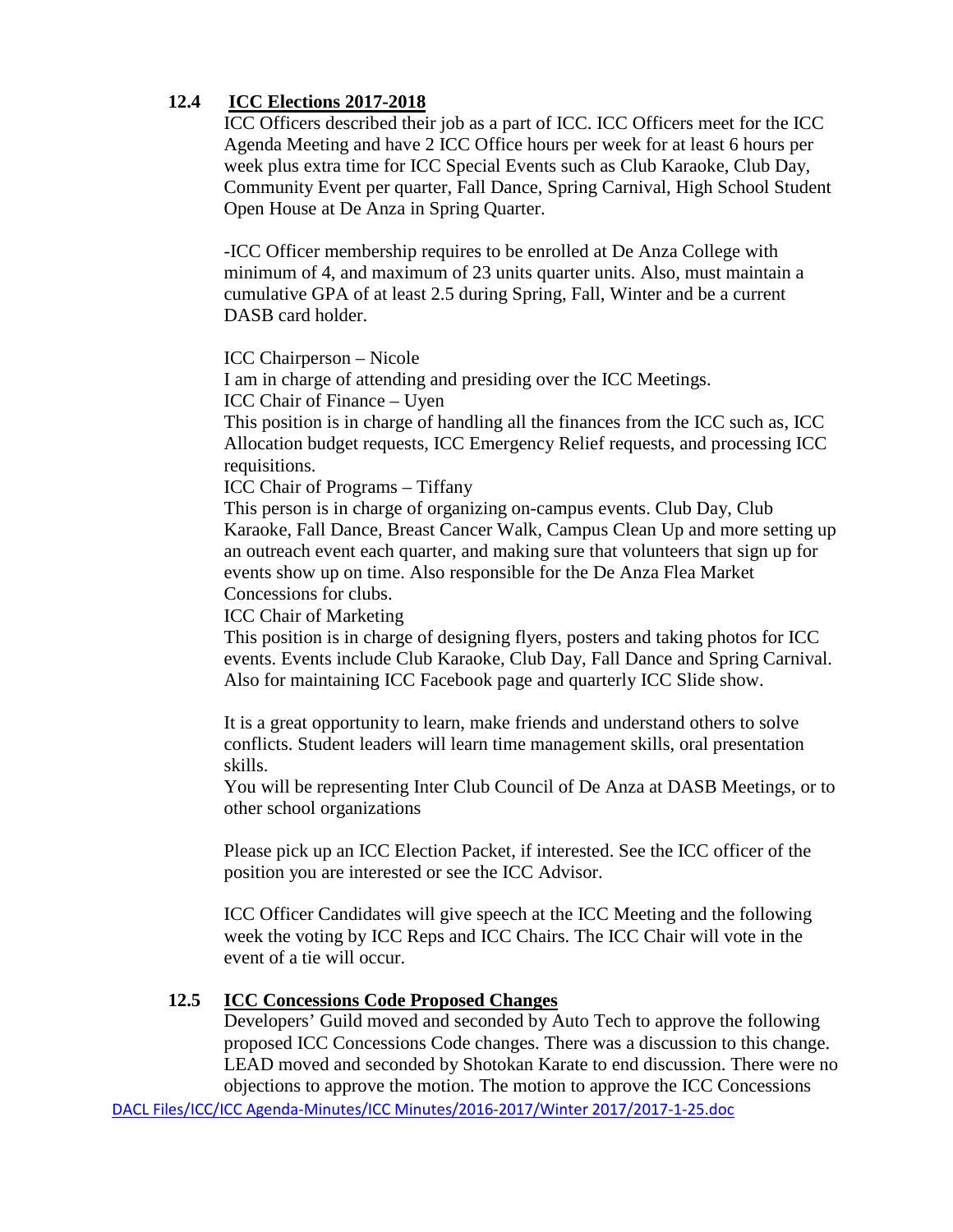Code changes were passed by consensus.

#### ARTICLE I, SECTION 1. Procedure

F. If only one club has turned in a bid for the Concession Stand then that club will be offered the two Concession Stands. This will count as one Concession Stand date.

 **F** G. If a club who was awarded the Concession Stand fails to fulfill its responsibilities on the day of the Flea

 Market then the club will forfeit their right to bid for three months from day of the next available concessions.

 **G** H. A club will be limited to receiving the concessions three times during the academic year (July  $1 -$  June 30).

#### SECTION 4. Community Outreach Drink Stand

A. There will be one Concession Stand designated as a fundraiser for "Community Outreach" sponsored

- by ICC or a club once per quarter with these designated months: May, August and November.
- B. If there is only one club concession form turned in then that club will automatically receive it.

C. A drawing will be held to select which Community Outreach program will receive the Concession Stand

when there is more than one club.

D. In the event that no club has bid for the Community Outreach Concession Stand, then the ICC may do the Concession Stand for the ICC Scholarship or ICC Emergency Relief Fund or there will be a drawing to determine which club will receive it.

SECTION **4** 5. Inclement Weather

SECTION **5** 6. July/August/September/October Concessions

A. Concessions forms will be due at the designated ICC meeting. If possible each club will receive one concession stand. If there are not enough clubs for each month's concessions then the ICC may operate a stand to benefit the ICC Scholarship and then there will be a drawing to determine which club(s) will receive an additional concession stand **or another De Anza student organization may operate the July, August, September Concessions.**

ARTICLE II, SECTION 1. Club Responsibilities

D. Provide **six (6)** five (5) De Anza students for the Concession Stand to begin at designated time.

E. All **six (6)** five (5) club members need to arrive at one time at the Food Services back loading dock behind the Food Service area (the large area where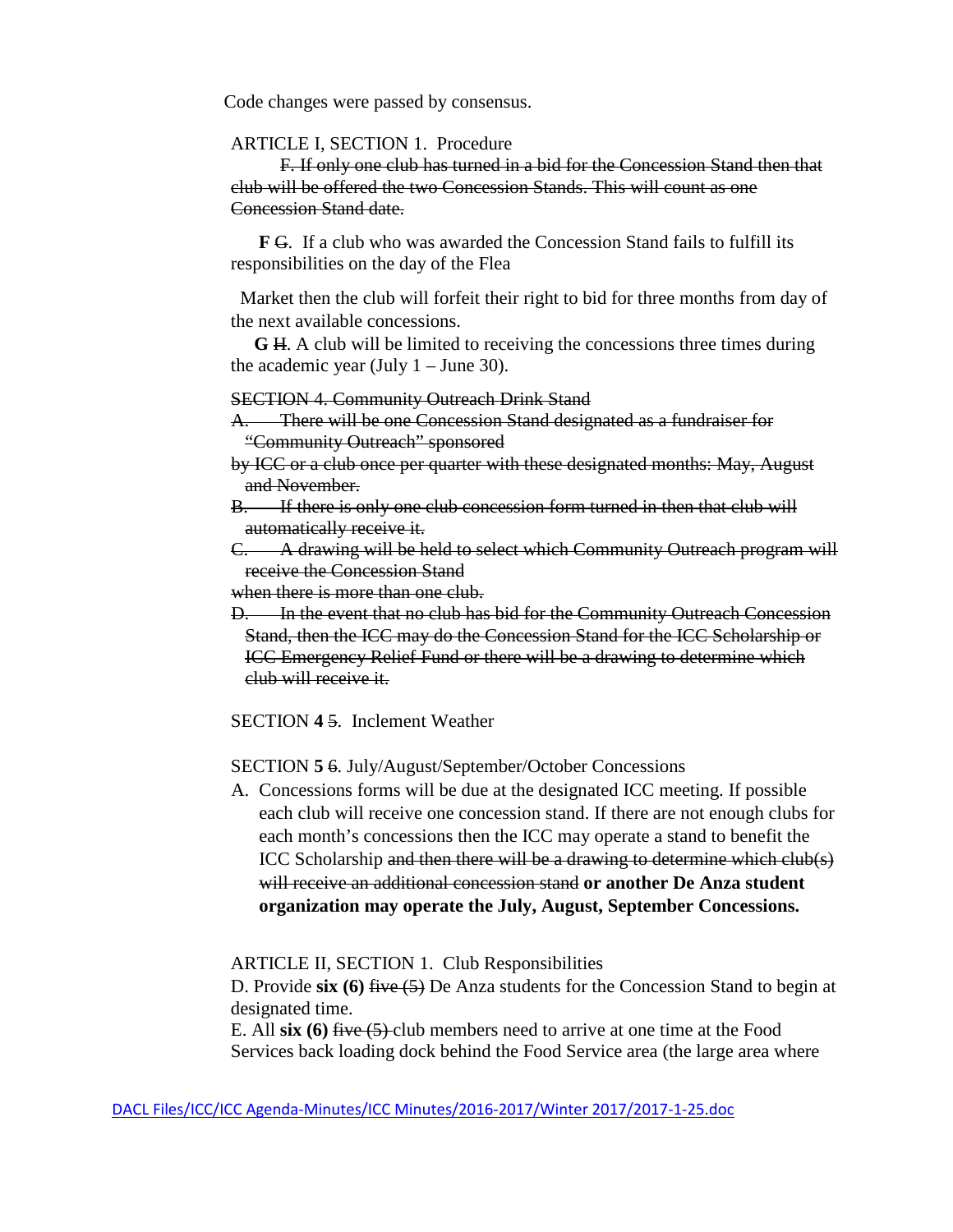the truck makes deliveries). Failure to have enough workers will result in the club not working the concessions.

### ARTICLE IV, FINANCE, SECTION 1. Financial Breakdown

- A. Food costs, labor, ICC Scholarships, ICC Emergency Relief and Community Support Fund and ICC General Fund will be deducted from concession profits.
- B. The ICC Scholarship Fund will receive 2% per concession
- C. The ICC Emergency Relief and Community Support Fund will receive 2% per concession.
- D. The ICC General Fund will receive 1% per concession.
- **C**E.A breakdown of costs will be given to the club(s) and advisor(s) within two (2) weeks proceeding the concession but clubs will be eligible to draw against those funds earlier.

## **11.6 ICC Financial Code Proposed Changes**

ICC Chair of Finance, Uyen Pham reviewed the proposed changes to the ICC Financial Code. The voting will occur at the next ICC Meeting.

#### II. DASB/ICC BUDGET

The upcoming DASB/ICC budget proposal **will be submitted** shall be approved by the ICC **Officers and ICC** Advisor -no later than the eighth  $(8<sup>th</sup>)$  week of the Spring Quarter by a two-thirds vote.

#### III. DASB/ICC ALLOCATIONS

- A. The ICC Club Roster/Financial Report must be completed and signed by the Designated Officers: President or Co-Presidents, or Chair, or Vice President, or Vice President/ICC Rep signature(s), Treasurer, Secretary and ICC Representative, other listed club officers and the club advisor(s). The ICC Club Roster/Financial Report must be turned in no later than the sixth  $(6<sup>th</sup>)$  week of the Spring Quarter. There must be **a minimum of** four (4) and **a maximum of** no more than seven (7) club officers.
- B. The ICC will **allocate** approve an allocation of \$100 for each new club who do not have funds in a previous club account.
- C. Club Special Allocation request:

5.Items with Limitations:

 f. Allocation for supplies **for Club Day and Club sponsored event (usable goods decorations, paper, supplies, tape)** will be limited to \$250.00 per fiscal year (July 1-June 30). **May not be used for supplies to support a club fundraiser or to give away items.**

7. Items with Limitations: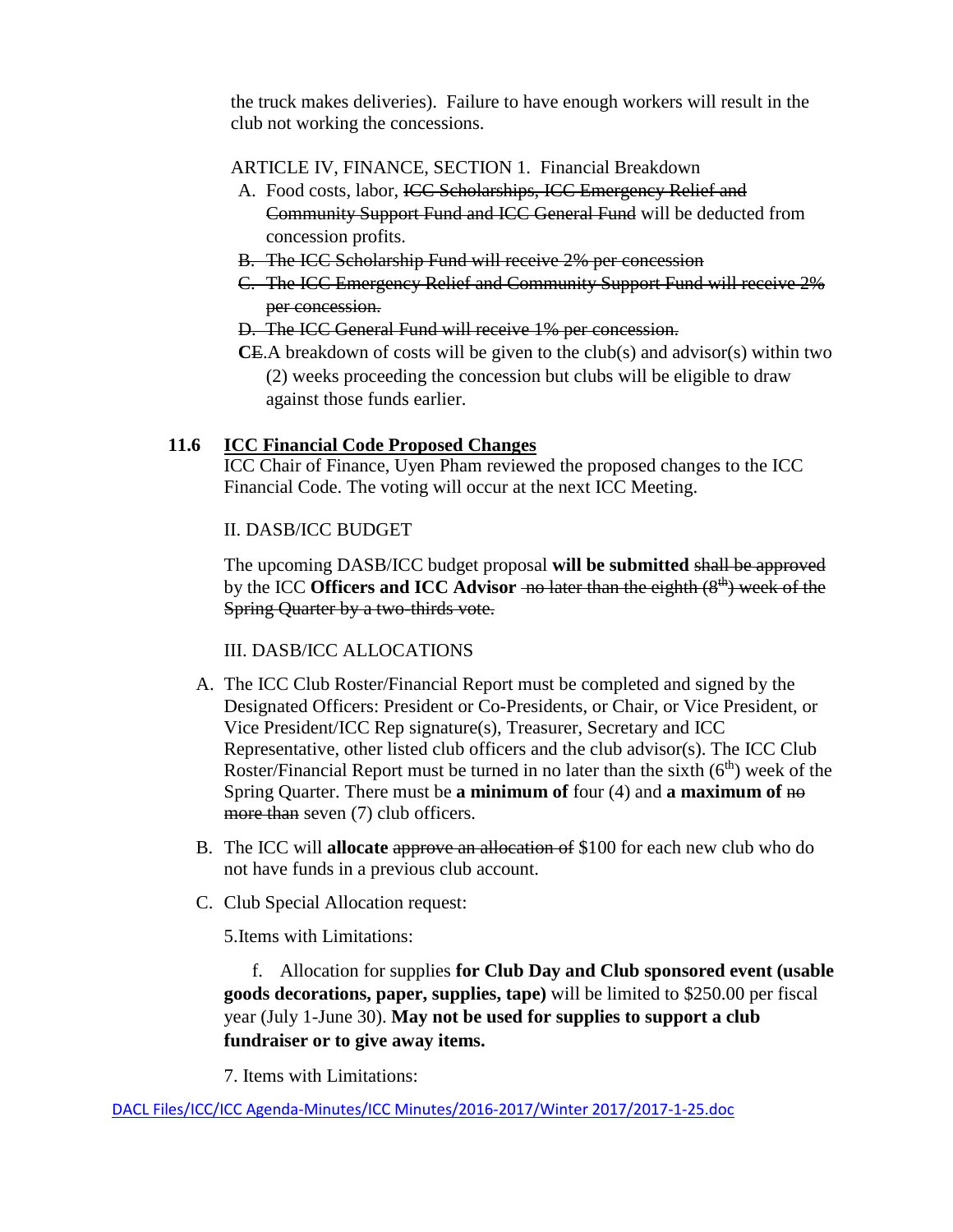D. The ICC Chair**person**, ICC Chair of Finance, ICC Chair of Programs, ICC Chair of Marketing and the ICC Advisor shall be responsible for reviewing the club budget requests and making a recommendation to the ICC for final approval.

#### V. ICC SCHOLARSHIPS

The ICC Scholarships will be funded 75% from the Inactive Club Account and 2% from the De Anza Flea Market Concessions and ICC Dance or ICC fundraisers. There will be up to eight (8) \$1,000 Carolee Erickson Memorial ICC Scholarships offered per fiscal year (July 1 – June 30).

#### VI. ICC EMERGENCY RELIEF FUND

- 1. Major disasters or tragedies or support for a Non Profit Community Organization who has a 501C and a United States address may be funded up to \$500.00 from the ICC Emergency Relief Fund. There is a limit of \$500.00 per specific disaster, tragedy or support for a Non Profit Community Organization that clubs may request per fiscal year (July 1-June 30).
- 2. The ICC Emergency Relief Fund will be funded 2% from the De Anza Flea Market Concessions and 25% of the Inactive Club Account and the \$25 fines listed in Article XI Fees and Penalties.
- 3. Club(s) or ICC will need to request funds for the ICC Emergency Relief Fund at the ICC Agenda Meeting and then have it approved at the ICC Meeting.
- 4. Clubs may request one Major disaster or tragedy or a Non Profit Community Organization per fiscal year (July 1-June 30).
- 5. Major disasters or tragedies or a Non Profit Community Organization may only receive one funding request per fiscal year (July 1-June 30).
- 6. The ICC/DASB Dance Income will raise funds for the ICC Scholarship or ICC Emergency Relief Fund.
	- **VI**  $\overline{V}$ **II.** ICC Account (#44 4320)

**VII <del>VIII</del>.** CLUB 44-xxxx

2. Donations are limited to Non Profit Community Organizations who have a 501C and a United States address.

**VIII** IX. DEPOSITS

#### **I**X.EXPENDITURES

- C. Expenditures to transfer to another club's fund can only be **for sharing experiences for joint sponsored events.** done for the intent of a cause as a donation.
- **C** D. The Student Accounts Office will facilitate the transaction in one of the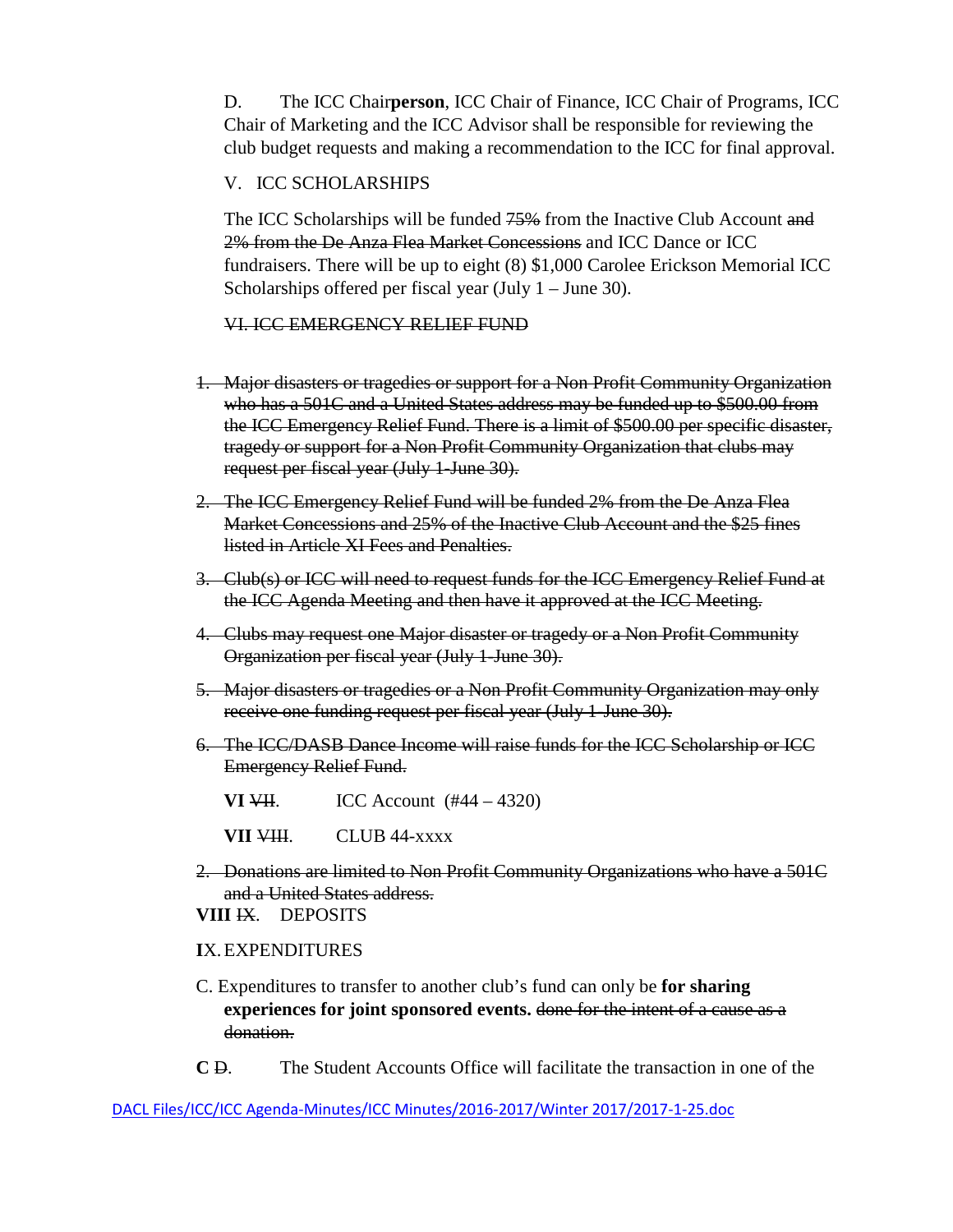three (3) ways and will note on the requisition the action taken.

3. Purchase Orders: All purchases**/services** over \$1,000 and all capital items will go on a District Purchase Requisition. Purchase orders shall be obtained through the submission of a district purchase requisition to the Student Accounts Office. **If for an open P.O. for services, an Independent Contract is required.** Each requisition shall identify the budget code number from which funds are to be drawn, the times or services to be purchased, the amount and the vendor from which such items are to be purchased. After review and approval by the club members, the Club Officer designated signature and Club Advisor(s) will need to turn into the Student Accounts who will get the signatures of the ICC Advisor, the ICC Chair of Finance, the DASB Chair of Finance (if DASB account) and the Director of Office of College Life, Director of Budget and Personnel, Dean of Student Development, and VP of Student Services, a purchase order will be issued by the district. The purchase requisition will then be created in the District's Banner System. District Material will issue a Purchase order to vendor.

**D** E. If the ICC Chair of Finance is not available, one of the other ICC officers will sign the requisition form. If there is no ICC officer available to sign, then the DASB Chair of Finance will sign.

**E** F. If the ICC Chair of Finance is vacant, other ICC officers can sign the requisition form. If there is no ICC officer available to sign, then the DASB Chair of Finance will sign.

#### XI. FEES AND PENALTIES

- A. If a club fails to pay a bill within a twenty –five (25) day period or by June 30, one of the ICC Officers or ICC Advisor will be authorized to deduct it from their club account upon being informed by the ICC Advisor. There will be a \$25 service charge for delinquent invoice that will go into the ICC **#44-4320** Emergency Relief Fund (Account #44- 4289).
- D. If a club signs up for an ICC sponsored event**/**entertainment slot and fails to participate then there will be a \$25 fine that will be deducted from their club account by one of the ICC Officers. The fine will go to the ICC **#44-4320** Emergency Relief (Account #44- 4289).
- E. There will be a \$25 fine for any club that fails to clean up its area at Club Day that will go to the ICC **#44-4320** Emergency Relief (Account #44- 4289).
- F. If a club doesn't sign up for Welcome Week by the Friday of Finals or missed their original signed up time and covered another shift, then the club(s) will be charged a \$25 fine and the money will go to ICC **#44-4320** Emergency Relief Fund (Account #44-4289). If a club is inactive then the \$25 fee will not be charged.
- H. If the club has less than \$25 left in their account to pay off their ICC Emergency Relief Fine, then the ICC Officers will determine what community services the club must do instead of the fine.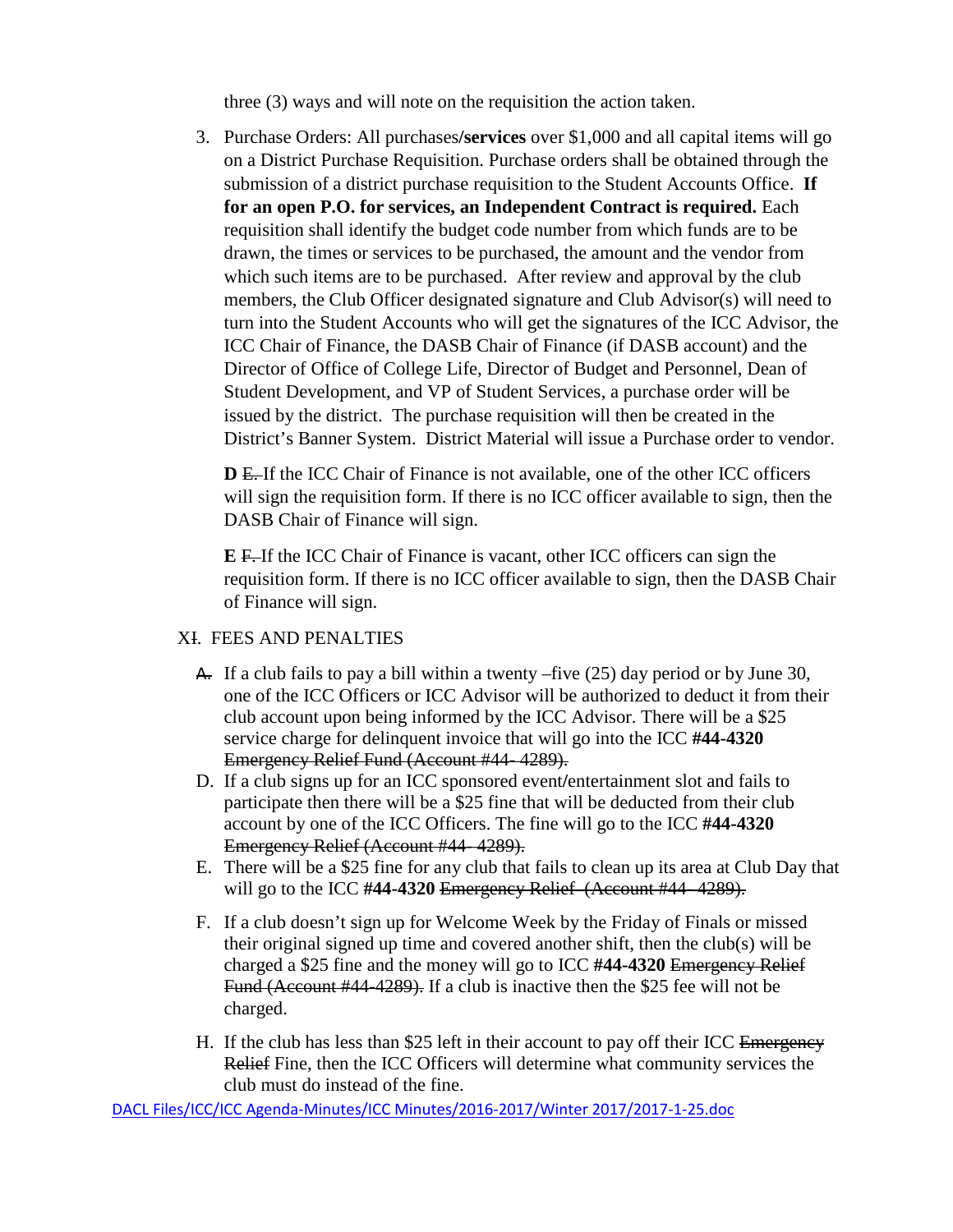#### XII. MAINTENANCE OR RECORDS

#### XIII. SERVICE CONTRACTS AND INDEPENDENT CONTRACTS

Contracts for orchestras, facility rental, entertainers, athletic events, speakers, etc., must be signed by Director of Budget and Personnel. Payment for service contracts must be initiated by the Independent Contract Form procedure, paid by the district. Club members should never make a direct payment to an individual contractor for their service to the club, and then try to get reimbursed from the Student Accounts Office. Our district policy requires that all service payments should be made by the District Office because of the Internal Revenue Code. **All services \$1,000.00 or greater require a Districe Purchase Requisition for a Districe P.O. to be generated**

XIV. CLUB FUNDRAISERS FOR DONATION

 Club funds for donations should be deposited to the designated organization within three (3) months of the event. Failure to comply will allow one of the ICC Officers to donate the money to the Local Red Cross or International Red Cross Organization.

#### **XIII**XV. CLUB FUNDRAISERS**, COLLEGE LIFE FUNDRAISER/MONEY COLLECTION FORM**

Clubs must complete the De Anza Inter Club Council Club **College Life**  Fundraiser**/Money Collection** form for each fundraiser activity **or collecting funds for any reason** at least one week prior to event. Failure to turn in the form will result in the Club account being frozen until the form is turned in.

#### **XIV**XVI. DONATIONS TO CLUBS

- 1. Donations to a club can be deposited directly to the club's account at De Anza College Student Accounts **only if the donor is not claiming as a tax deduction.** Checks should be made payable to De Anza College followed by the club name.
- 2. The District Foundation Office will issue individual receipts for individual donations of \$250 or more or upon request. For Donations under this amount, the donor's canceled check shall serve as their receipt for income tax purposes.

#### **XV**XVII. USAGE OF DE ANZA FOOD SERVICE **PRE AUTHORIZATION FORM** AND PRINTING SERVICE

#### XVIII.RATIFICATION

# **11.7 Club Karaoke Drawing-Winter, 2017 (Info/Action) (2 x \$50 Drawing)**

Thank you: 4 Elements Hip Hop, Improv & Sketch Club, Music Club, Political Revolution, The De Anza Network, VSA for participating in Club Karaoke Winter 2017. A drawing was held. Congratulations The De Anza Network and VSA for winning \$50 each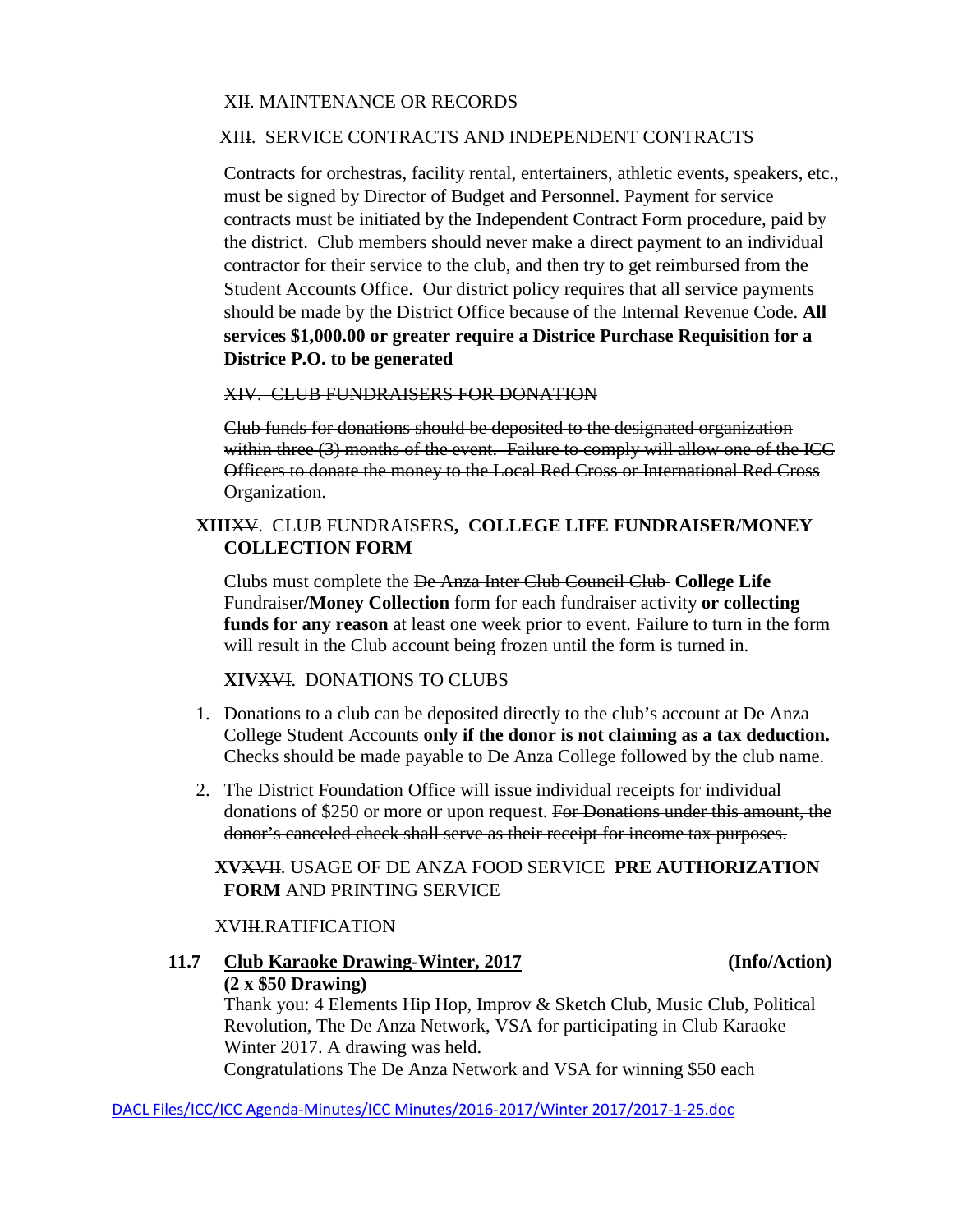# **13. Reports**

# **ICC Chairperson: Nicole Bu**

- 1. Update blue roster if officer has changed.
- 2. Run for ICC Election! Deadline: Feb. 13rd(One day before Valentine:)

# **ICC Chair of Finance: Uyen Pham**

- 1. Hi everyone! For those who submit the budget request, remember to submit requisition form and receipts to Students Account as soon as you can.
- 2. For those of you who apply to UC, the deadlines to update your Fall Grade is Jan 31st, and UC Berkeley requires extra forms to be completed! Don't miss it!!

# **ICC Chair of Programs: Tiffany Kam**

- 1. the Flea Market Orientation.
- 2. Please sign up for the Club Day Performance to win the Awards!
- 3. Thank for all your active participation for Club Karaoke!

## **ICC Chair of Marketing: vacant**

## **DASB Liaison: Kurumi Sasaki**

1. Application for DASB General Elections for 2017-18 term is due on Monday, January 30th by 4:00pm at the Office of College Life.We will be working on budget deliberations for the next fiscal year in the next two general meetings, which is held on every Wednesday from 3:30pm in the student council chambers.

## **ICC Advisor: La Donna Yumori-Kaku**

- **1.** Banner or Postcard Printing: ICC uses Advantage Grafix 10161 S. De Anza Blvd. Cupertino Mon – Fri 8:00AM – 5:00PM 408-466-0915 [Ben@advtangegrafix.com](mailto:Ben@advtangegrafix.com) Needs PDF files with high resolution photo [www.advatangegrafix.com](http://www.advatangegrafix.com/) See www.deanza.edu/clubs/banner.html
- **2.** On Campus Glass Display Cases: There are 10 locations. Please drop off club flyers or large posters by Thursday to be posted on Fridays by Office of College Life Student Employees.
- **3.** Club Room Hours: The Club Room is open M-TH 7:00AM-9:00PM and F 7:00AM 4:30PM. Use the door with the electronic lock at the end of the hallway since the other two doors are opened by 8:30AM and locked by 5:00PM.
- **4.** De Anza Club Interest Forms: I am forwarding the emails of students who have indicated an interest in your club (from the De Anza club interest section) please be sure to contact them as soon as possible. I forward these emails only on Mon- Fri. so there may be a few days lack time when they originally sent it to me. Thanks.
- **5.** New Student (Counseling 50) Classes: I need volunteers to assist me with these classes. Sign up on the half sheets after the ICC Meeting. Clubs who volunteer will be eligible for a \$50 drawing in Spring Quarter. Clubs must be present to win.
- **6.** Equipment Check Out: The person who signs up for the equipment needs to be the person who picks up the equipment. Be sure to get instruction on how to use the equipment when you pick it up. Please return ALL the equipment back so others may use it. Please DO NOT take the equipment home with you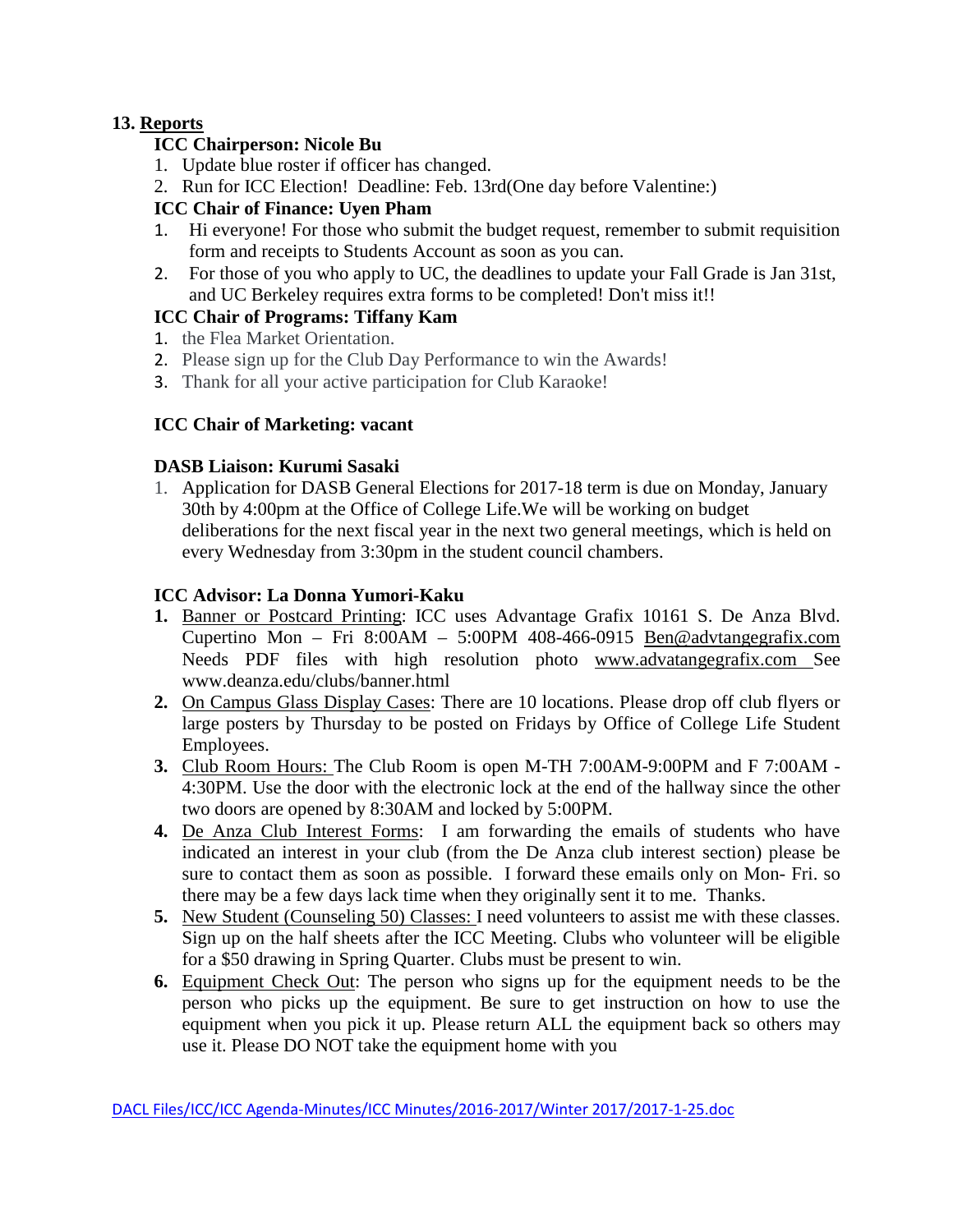# **14. Roll Call**

|                                                             | <b>Present</b>            | <b>Absent</b>             | <b>Probation</b><br><b>Present</b> | <b>Probation</b><br><b>Absent</b> |
|-------------------------------------------------------------|---------------------------|---------------------------|------------------------------------|-----------------------------------|
| <b>4 Elements Hip Hop Club</b>                              | $\overline{\mathbf{x}}$   |                           |                                    |                                   |
| <b>Accounting &amp; Finance Club</b>                        |                           | $\boldsymbol{\mathsf{X}}$ |                                    |                                   |
| <b>Anime Club</b>                                           | $\overline{\mathbf{x}}$   |                           |                                    |                                   |
| <b>Artificial Intelligence for Robotics (AIR)</b>           | X                         |                           |                                    |                                   |
| <b>Auto Technology</b>                                      | $\overline{\mathbf{x}}$   |                           |                                    |                                   |
| <b>Badminton Club</b>                                       | $\boldsymbol{\mathsf{x}}$ |                           |                                    |                                   |
| <b>Biology Club</b>                                         |                           |                           | X                                  |                                   |
| <b>Cheer and Dance Team</b>                                 |                           | X                         |                                    |                                   |
| <b>Chemistry Club</b>                                       | $\overline{\mathbf{x}}$   |                           |                                    |                                   |
| <b>Chinese Student &amp; Scholars Association</b><br>(CSSA) |                           | X                         |                                    |                                   |
| <b>Circle K</b>                                             | $\overline{\mathbf{x}}$   |                           |                                    |                                   |
| <b>Cross Cultural Partners Club (CCPC)</b>                  |                           | X                         |                                    |                                   |
| <b>Clean Energy Club</b>                                    | $\overline{\mathbf{x}}$   |                           |                                    |                                   |
| <b>Competitive Gamers Club</b>                              | $\overline{\mathbf{x}}$   |                           |                                    |                                   |
| <b>DA Dance Crew</b>                                        |                           | $\overline{\mathbf{x}}$   |                                    |                                   |
| <b>DECA</b>                                                 |                           | $\overline{\mathbf{x}}$   |                                    |                                   |
| Deep Mind X                                                 |                           | $\overline{\mathbf{x}}$   |                                    |                                   |
| <b>Desi Student Association (DSA)</b>                       | X                         |                           |                                    |                                   |
| <b>Developers' Guild</b>                                    | $\boldsymbol{\mathsf{x}}$ |                           |                                    |                                   |
| <b>Engineering Technology Club (ETC)</b>                    | $\boldsymbol{\mathsf{X}}$ |                           |                                    |                                   |
| eSports                                                     | $\overline{\mathbf{x}}$   |                           |                                    |                                   |
| <b>Ethical International Career Planning</b>                | X                         |                           |                                    |                                   |
| <b>Explorers' Nest</b>                                      | $\overline{\mathbf{x}}$   |                           |                                    |                                   |
| <b>Fellowship of Overseas Students (FOS)</b>                | $\overline{\mathbf{X}}$   |                           |                                    |                                   |
| <b>Filmmakers Union</b>                                     |                           |                           | $\overline{\mathbf{X}}$            |                                   |
| <b>Go Club</b>                                              |                           | X                         |                                    |                                   |
| <b>Grace Fellowship</b>                                     |                           |                           | X                                  |                                   |
| Hong Kong Student Association (HKSA)                        | X                         |                           |                                    |                                   |
| <b>IDEA</b>                                                 |                           | $\overline{\mathbf{x}}$   |                                    |                                   |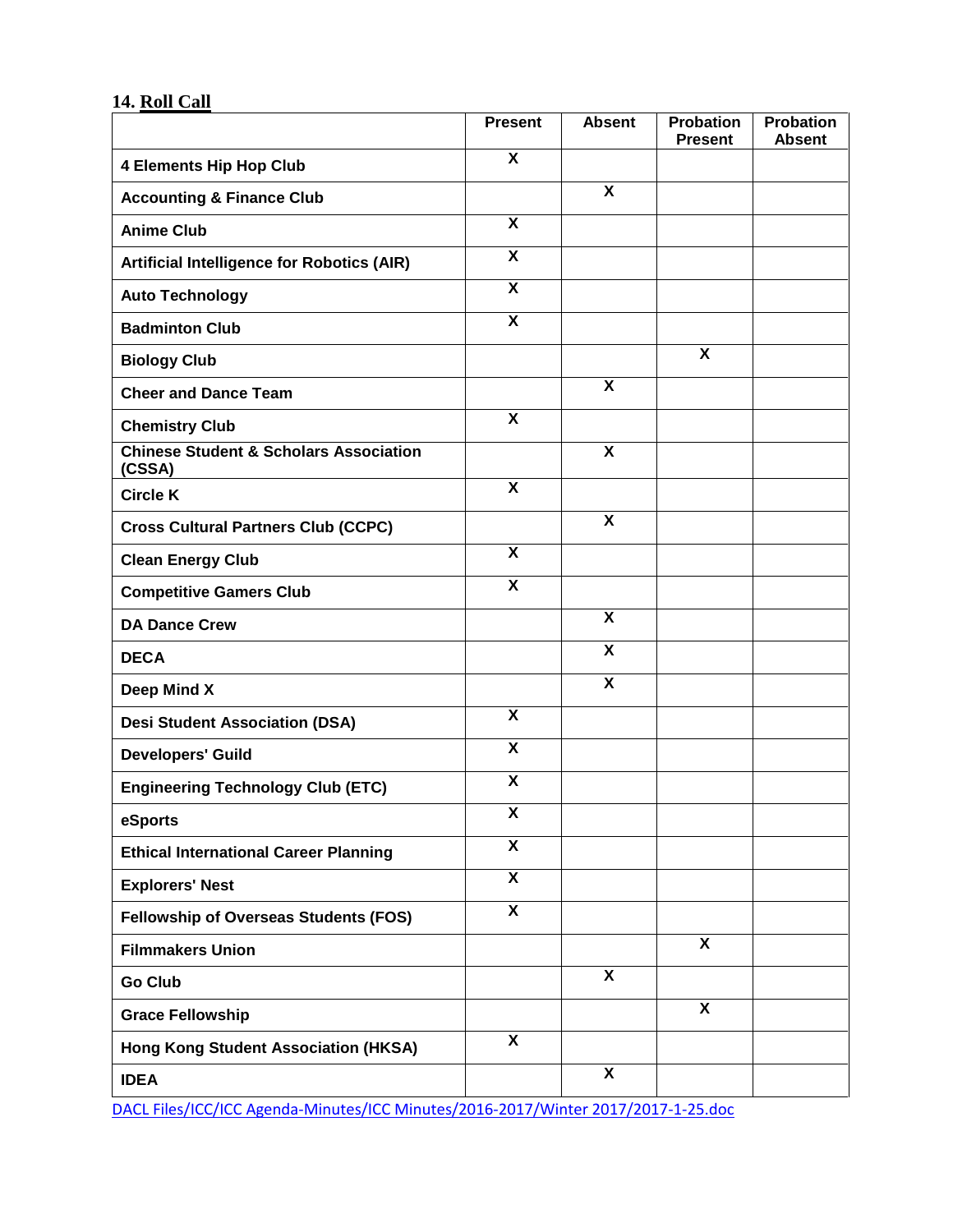|                                                   | <b>Present</b>            | <b>Absent</b> | <b>Probation</b><br><b>Present</b> | <b>Probation</b><br><b>Absent</b> |
|---------------------------------------------------|---------------------------|---------------|------------------------------------|-----------------------------------|
| <b>Improv &amp; Sketch Comedy</b>                 | X                         |               |                                    |                                   |
| <b>International Student Volunteers (ISV)</b>     | $\overline{\mathbf{x}}$   |               |                                    |                                   |
| InterVarsity Christian Fellowship at De Anza      | $\boldsymbol{\mathsf{X}}$ |               |                                    |                                   |
| <b>Iranian Student Association (ISA)</b>          | $\boldsymbol{\mathsf{X}}$ |               |                                    |                                   |
| <b>Japanese and American Association (JAA)</b>    | $\boldsymbol{\mathsf{X}}$ |               |                                    |                                   |
| <b>K-Pop Dance Club</b>                           | $\overline{\mathbf{x}}$   |               |                                    |                                   |
| <b>Koala Tree</b>                                 | $\boldsymbol{\mathsf{X}}$ |               |                                    |                                   |
| <b>Korean Student Association (KSA)</b>           | X                         |               |                                    |                                   |
| Latina/o Empowerment at De Anza (¡LEAD!)          | $\boldsymbol{\mathsf{X}}$ |               |                                    |                                   |
| <b>Marketing Club</b>                             | X                         |               |                                    |                                   |
| <b>Math Club</b>                                  |                           |               |                                    | X                                 |
| <b>Medical Outreach Association (MOA)</b>         | $\boldsymbol{\mathsf{X}}$ |               |                                    |                                   |
| <b>Music Club</b>                                 | $\overline{\mathbf{x}}$   |               |                                    |                                   |
| <b>Muslim Student Association (MSA)</b>           | $\boldsymbol{\mathsf{X}}$ |               |                                    |                                   |
| <b>NAMI-DA</b>                                    | $\boldsymbol{\mathsf{X}}$ |               |                                    |                                   |
| <b>Outdoor Club</b>                               | X                         |               |                                    |                                   |
| Permias Indonesian Student Organization<br>(PISO) | X                         |               |                                    |                                   |
| <b>Physics Club</b>                               |                           |               | X                                  |                                   |
| <b>Psychology</b>                                 | X                         |               |                                    |                                   |
| <b>De Anza's Political Revolution</b>             | $\pmb{\mathsf{X}}$        |               |                                    |                                   |
| <b>PUSO</b>                                       | X                         |               |                                    |                                   |
| <b>Saltworks Christian Fellowship</b>             | $\overline{\mathbf{x}}$   |               |                                    |                                   |
| <b>Second Journey</b>                             | $\overline{\mathbf{X}}$   |               |                                    |                                   |
| <b>Shotokan Karate</b>                            | $\overline{\mathbf{x}}$   |               |                                    |                                   |
| <b>Statistics Club (DASC)</b>                     |                           | X             |                                    |                                   |
| <b>Student Nurses Organization (SNO)</b>          | $\overline{\mathbf{x}}$   |               |                                    |                                   |
| <b>Taiwanese Student Association (TSA)</b>        | $\overline{\mathbf{X}}$   |               |                                    |                                   |
| <b>Tech &amp; Business Association</b>            |                           | X             |                                    |                                   |
| <b>Technology &amp; Sustainability</b>            | X                         |               |                                    |                                   |